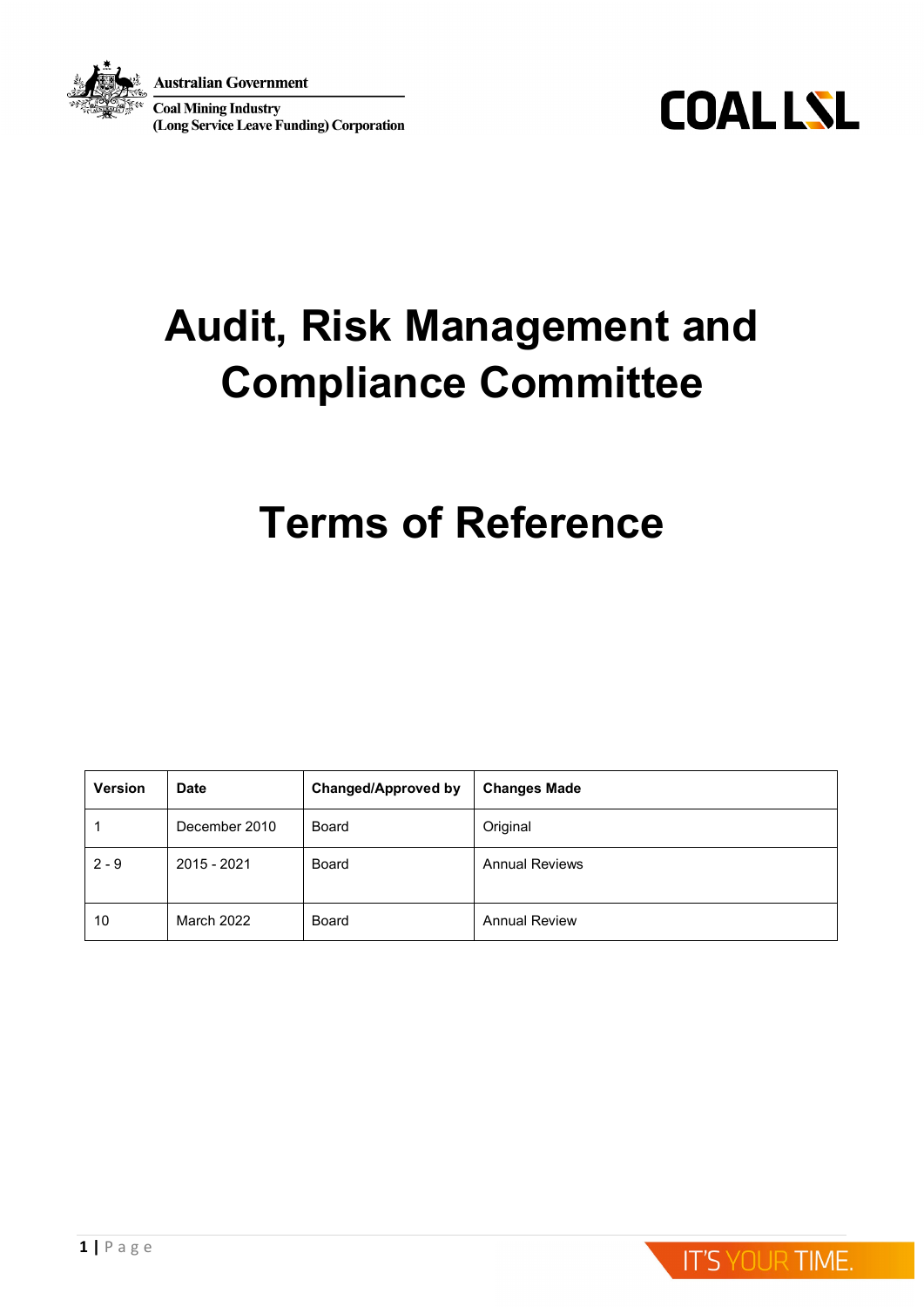

# **TABLE OF CONTENTS**

| $\mathbf{1}$ . |     |  |  |  |  |
|----------------|-----|--|--|--|--|
| 2.             |     |  |  |  |  |
| 3.             |     |  |  |  |  |
| 4.             |     |  |  |  |  |
|                | 4.1 |  |  |  |  |
|                | 4.2 |  |  |  |  |
|                | 4.3 |  |  |  |  |
|                | 4.4 |  |  |  |  |
|                | 4.5 |  |  |  |  |
|                | 4.6 |  |  |  |  |
|                | 4.7 |  |  |  |  |
| 5.             |     |  |  |  |  |
|                | 5.1 |  |  |  |  |
|                | 5.2 |  |  |  |  |
|                | 5.3 |  |  |  |  |
|                | 5.4 |  |  |  |  |
|                | 5.5 |  |  |  |  |
|                | 5.6 |  |  |  |  |
| 6.             |     |  |  |  |  |
|                | 6.1 |  |  |  |  |
|                | 6.2 |  |  |  |  |
|                | 6.3 |  |  |  |  |
|                | 6.4 |  |  |  |  |
|                |     |  |  |  |  |
| 8.             |     |  |  |  |  |
| 9.             |     |  |  |  |  |
|                |     |  |  |  |  |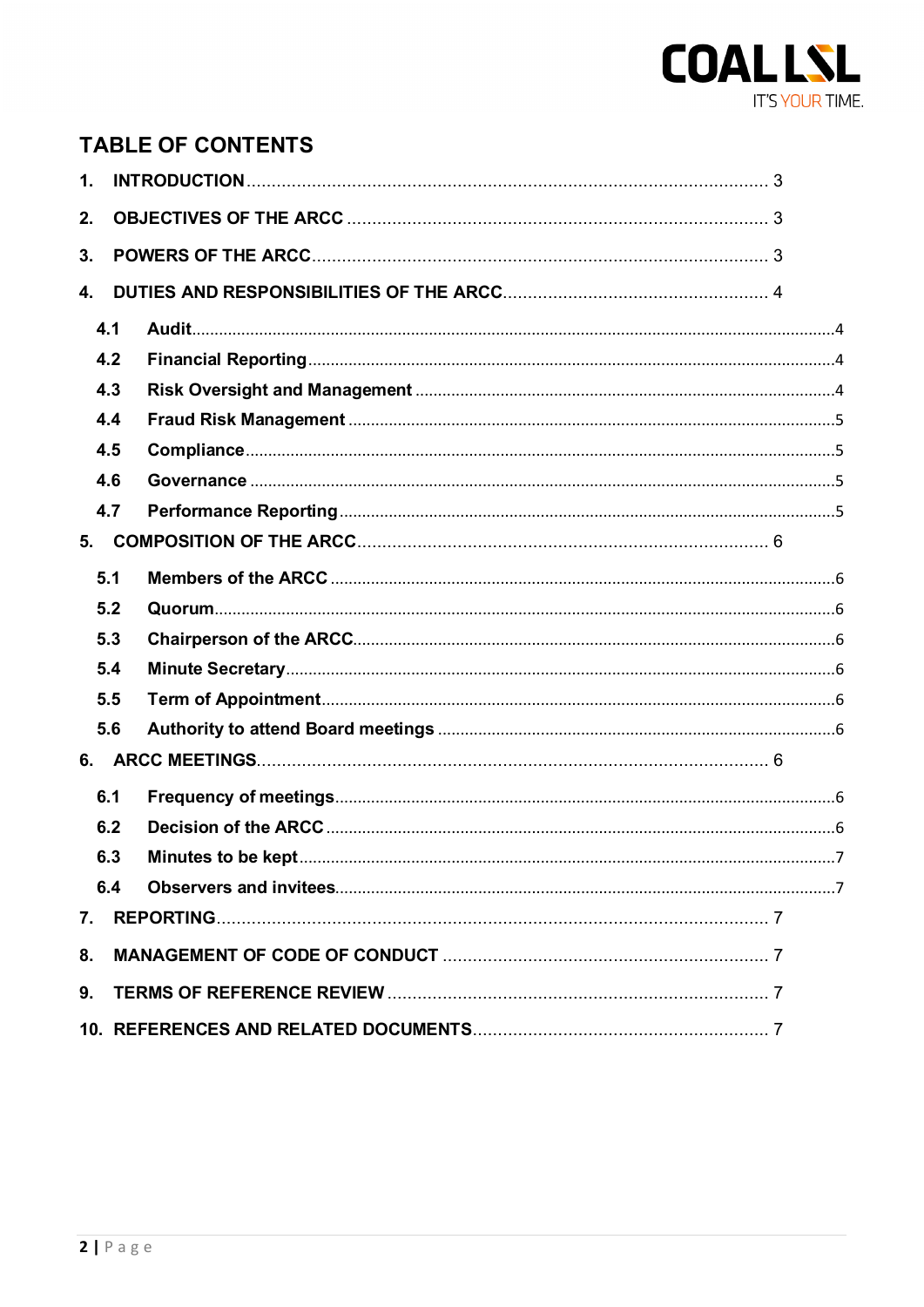

# <span id="page-2-0"></span>**1. INTRODUCTION**

The Board of Directors **(the Board)** of the Coal Mining Industry (Long Service Leave Funding) Corporation (Coal LSL) has constituted the Audit, Risk Management and Compliance Committee **(ARCC)** in accordance with:

- section 45 of the Public Governance, Performance and Accountability Act 2013 (PGPA Act); and
- section 17 of the Public Governance, Performance and Accountability Rule 2014 (PGPA Rule).

The ARCC is to discharge its functions in accordance with these terms of reference.

The ARCC plays a key role in assisting the Board with its responsibilities as the accountable authority of Coal LSL, in:

- ensuring the integrity of the financial statements and the independence of the audit function;
- monitoring and controlling of risks; and
- ensuring compliance with applicable laws and regulations.

The responsibility for these matters remains with the Board, even though it may reasonably rely upon the advice and reports of the ARCC.

# <span id="page-2-1"></span>**2. OBJECTIVES OF THE ARCC**

The objectives of the ARCC are to:

- Review the appropriateness of Coal LSL's:
	- − financial reporting;
	- − performance reporting;
	- − system of risk oversight and management;
	- − system of internal control;
	- − accounting policies;
	- − business policies;
	- − compliance with applicable laws and regulations; and
	- governance systems and policies
- Provide an additional forum for communication on issues relating to financial reporting, internal control and risk management;
- Assess the effectiveness of the internal audit program; and
- Provide oversight of the external audit program

# <span id="page-2-2"></span>**3. POWERS OF THE ARCC**

- The Board authorises the ARCC to seek any information it requires within the scope of its duties and responsibilities;
- The ARCC shall have unlimited access to the external and internal auditors, as well as access to relevant Employees;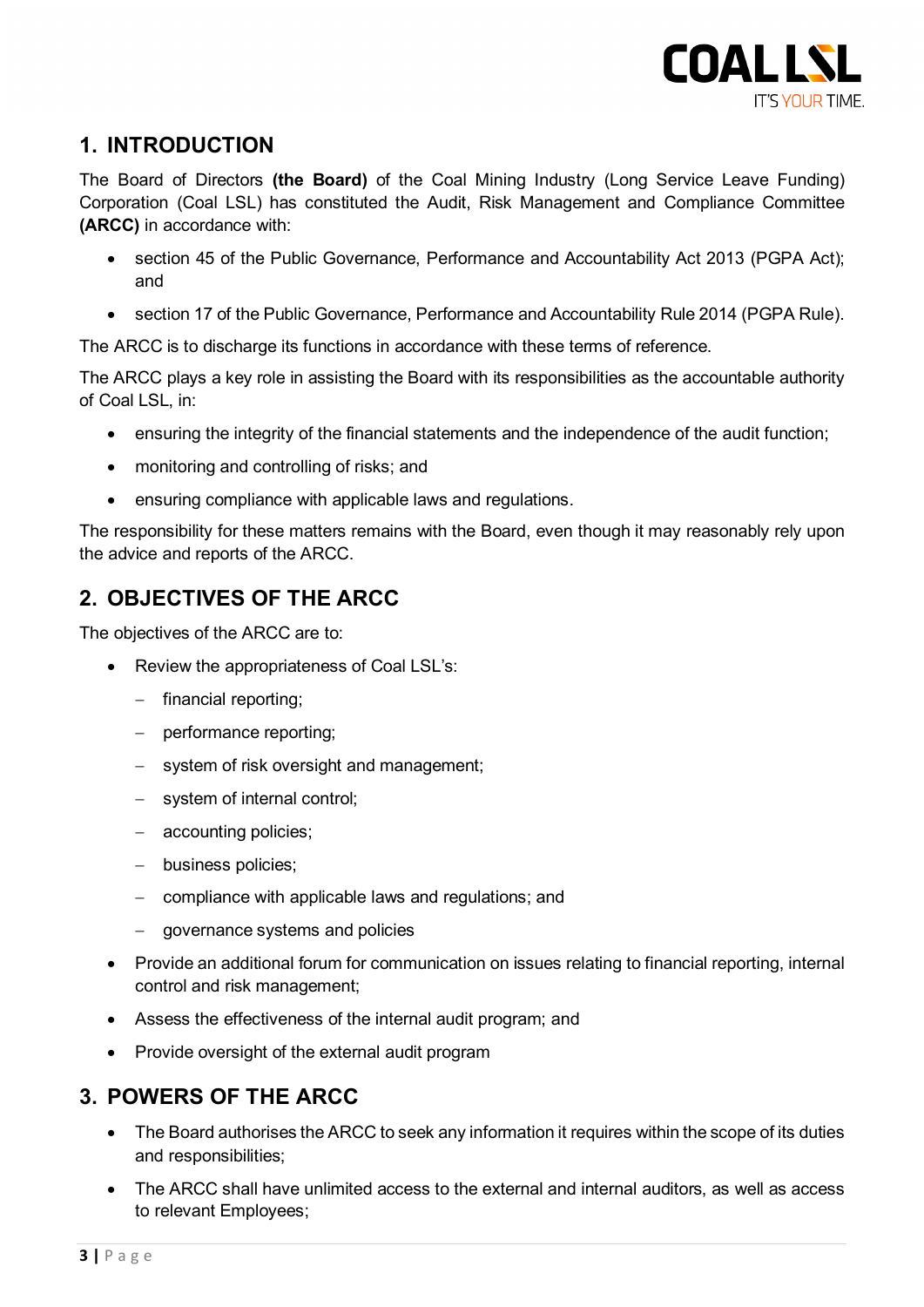

- The ARCC may also obtain independent professional advice where it considers this necessary to carry out its duties;
- The ARCC may, where the ARCC considers it appropriate, refer to the Board any other documents it considers require review or approval.

# <span id="page-3-0"></span>**4. DUTIES AND RESPONSIBILITIES OF THE ARCC**

The ARCC are to meet to receive reports and review matters relating to the following areas of responsibility:

#### <span id="page-3-1"></span>**4.1 Audit**

- Recommend appointment of specialist internal audit service providers and external auditors, including advising the Board on the professional standards to be used by internal audit service providers;
- Review work programs relating to internal and external audits;
- Receipt and review of internal and external auditor reports;
- Make recommendations to the Board on the internal audit program;
- Review of Coal LSL's response to internal and, as far as practicable, external audit reports;
- Identify audit related material that is relevant to Coal LSL, and advise the Board about prudent audit practices;
- Review of the annual external audit letters of engagement; and
- Other audit related matters as requested by the Board.

In addition to the matters listed above, the ARCC is to:

- Make recommendations to the Board on the appointment or removal, and remuneration of specialist internal audit service providers;
- Meet with the internal and external auditors, as required, to receive and consider their reports on the finding of their audits; and
- Meet with employees on matters related to the operation of the financial accounting systems and on issues arising from the internal and external audits.

#### <span id="page-3-2"></span>**4.2 Financial Reporting**

- Advise the Board on the preparation of annual financial statements; and
- Advise the Board on the adequacy, framework and controls relating to Coal LSL's internal budgeting and reporting, including the management of the Fund<sup>1</sup>.

## <span id="page-3-3"></span>**4.3 Risk Oversight and Management**

- Oversee the adequacy of the risk management framework, strategy, capability and controls;
- Review the risk policy and framework to ensure an effective system for:
	- − identifying, assessing, monitoring and managing risk;

<span id="page-3-4"></span><sup>&</sup>lt;sup>1</sup> Part 6—The Coal Mining Industry (Long Service Leave) Fund, Section 40 Establishment of the Fund, Coal Mining Industry (Long Service Leave) Administration Act 1992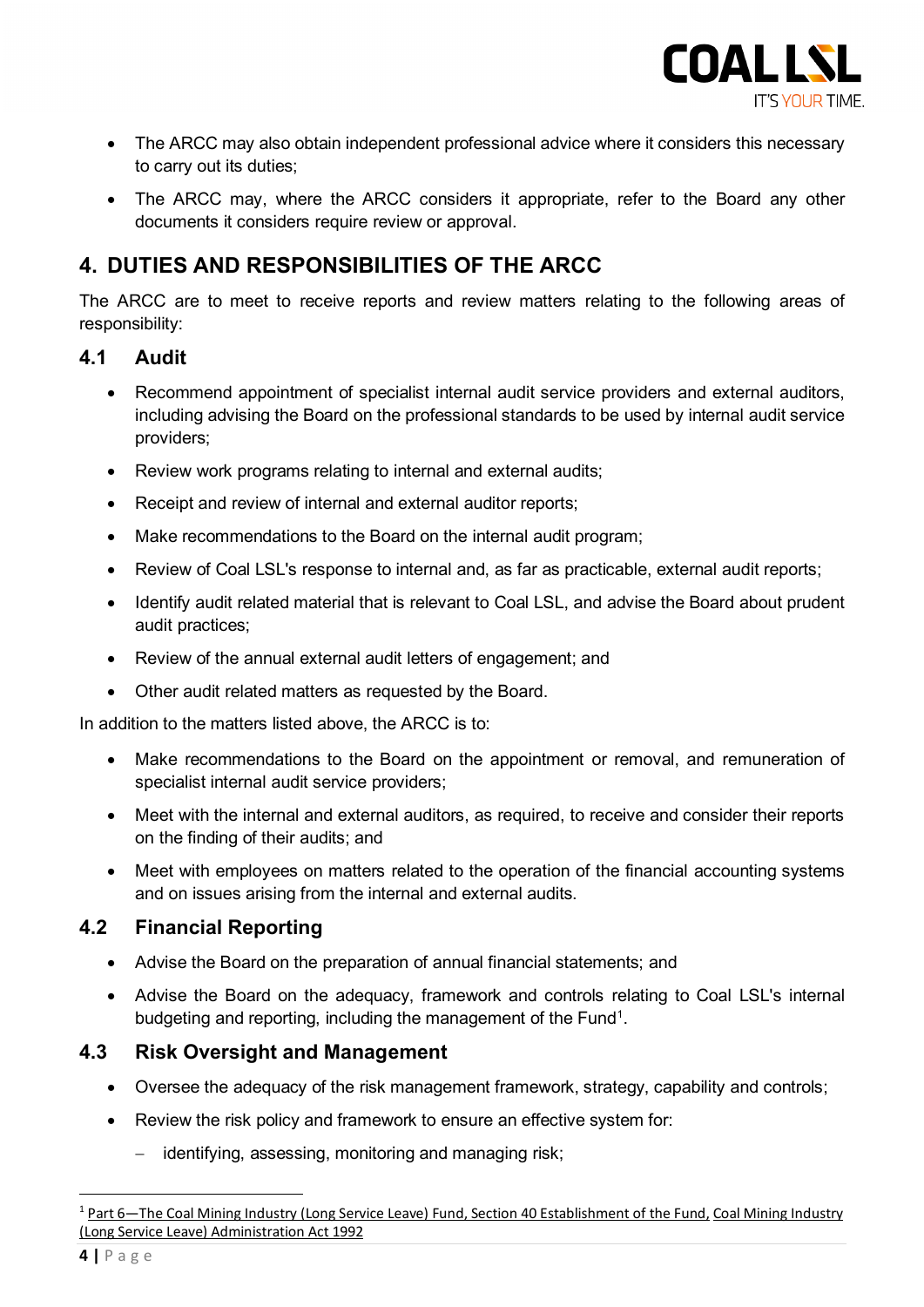

- − ensuring the adequacy of Coal LSL's internal controls; and
- − ensuring accountability at Board level for risk oversight.

#### <span id="page-4-0"></span>**4.4 Fraud Risk Management**

- Oversee the fraud risk management framework in respect of having and maintaining a Fraud Policy, Fraud Control Plan and Strategy Statement for Coal LSL.
- Review policies on fraud risk awareness, oversight and management, to maintain and improve an effective system for:
	- − identifying, assessing, monitoring and managing fraud risk;
	- − ensuring the adequacy of Coal LSL's internal controls;
	- − ensuring accountability at Board level for fraud risk oversight; and
	- − documenting the Fraud Policy including review of changes.

The fraud risk management activities must, however, be consistent with Coal LSL's Risk Management Policy adopted by the Board and will be reviewed on that basis.

#### <span id="page-4-1"></span>**4.5 Compliance**

Oversee compliance by Coal LSL and its service providers with:

- Coal LSL's policies and procedures;
- Coal Mining Industry (Long Service Leave) Administration Act 1992;
- Coal Mining Industry (Long Service Leave) Payroll Levy Collection Act,1992;
- The Public Governance, Performance and Accountability Act, 2013 (PGPA) and the PGPA Rule; and
- other applicable legislative requirements.

#### <span id="page-4-2"></span>**4.6 Governance**

Oversee good governance of Coal LSL, including:

- Appropriate corporate behaviours and frameworks; and
- Policy maintenance and review, endorsement of changes to existing policies and recommendation of new policies to the Board.

#### <span id="page-4-3"></span>**4.7 Performance Reporting**

Oversee the performance of Coal LSL, including:

- Review Performance Assessment and Reporting Policy, including the framework for the selection of key performance indicators and other performance measures;
- Advise on the preparation and review of Coal LSL's annual performance statements; and
- Advise about action that could be taken on significant matters of concern or significant opportunities for improvement that are mentioned in reports of internal and external audits.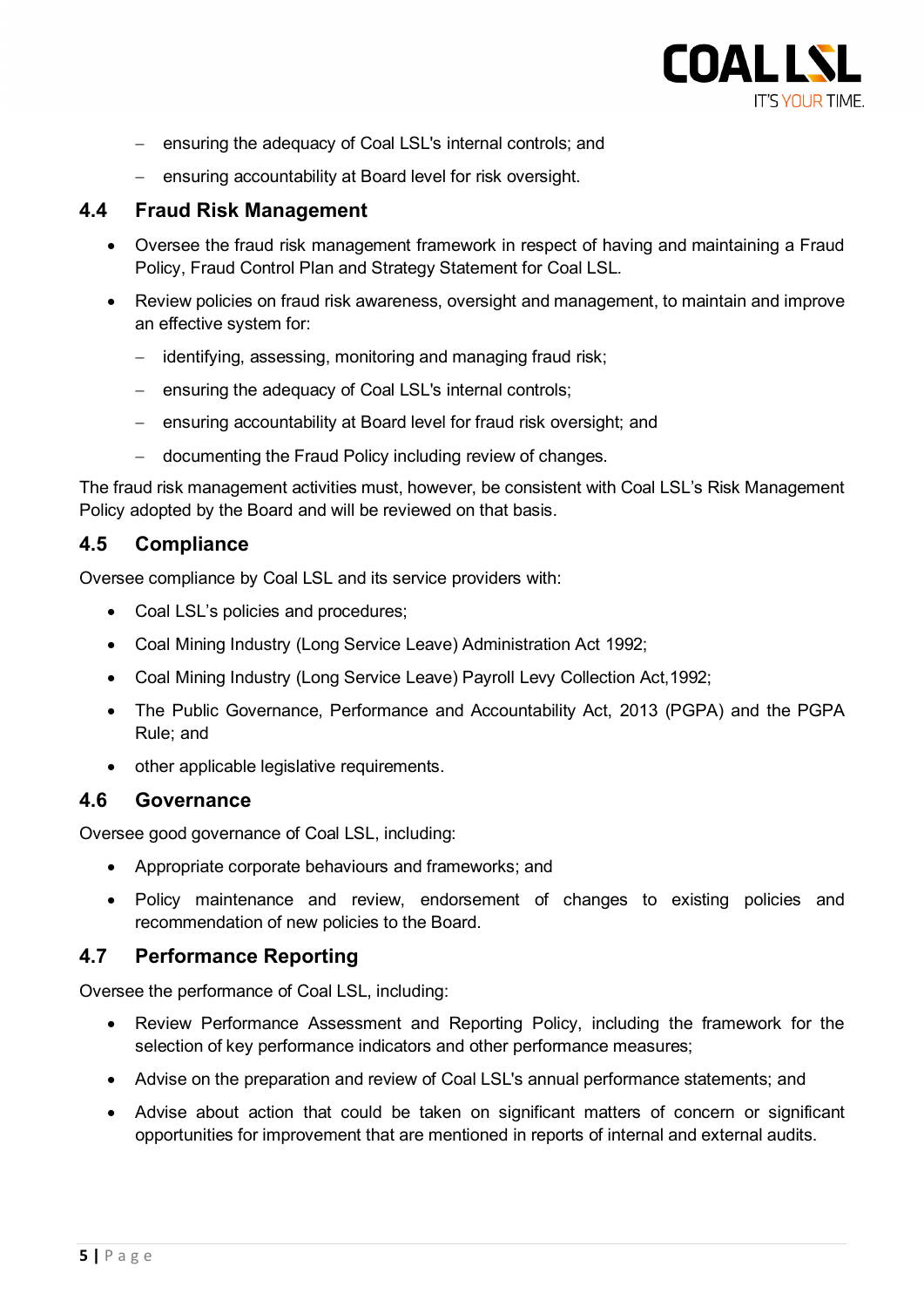

# <span id="page-5-0"></span>**5. COMPOSITION OF THE ARCC**

## <span id="page-5-1"></span>**5.1 Members of the ARCC**

The ARCC shall consist of not less than two (2) Directors and at least one (1) non-Director. All permanent members together to have the appropriate qualifications, knowledge, skills and experience to assist the ARCC to perform its functions.

Committee members should demonstrate an understanding and ability to apply specific skills as identified in the Coal LSL Competency framework.

A representative(s) of the Australian National Audit Office will be invited to attend meetings of the committee, as an Observer.

The following persons shall not be members of the ARCC:

- the Chairperson of the Board;
- the Chief Executive Officer; and
- the Chief Financial Officer.

#### <span id="page-5-2"></span>**5.2 Quorum**

A minimum of three (3) members of the ARCC must be present at the meeting for a quorum.

## <span id="page-5-3"></span>**5.3 Chairperson of the ARCC**

An ARCC Chairperson shall be appointed by the Board or otherwise by the permanent members of the Committee for an agreed term and must be the independent member.

The ARCC Chairperson regularly evaluates the ARCC's performance.

#### <span id="page-5-4"></span>**5.4 Minute Secretary**

A Minute Secretary is to attend all meetings and record proceedings.

## <span id="page-5-5"></span>**5.5 Term of Appointment**

The term of appointment of any permanent member of the ARCC shall be as determined by the Board from time to time.

#### <span id="page-5-6"></span>**5.6 Authority to attend Board meetings**

The ARCC Chairperson is authorised, but not required, to attend Board meetings to present a report on ARCC meetings and matters referred to the Board by the ARCC.

## <span id="page-5-7"></span>**6. ARCC MEETINGS**

#### <span id="page-5-8"></span>**6.1 Frequency of meetings**

The ARCC shall hold a minimum of four (4) meetings per year. Special meetings may be convened as required.

#### <span id="page-5-9"></span>**6.2 Decision of the ARCC**

The findings and recommendations reported to the Board by the ARCC shall be determined by consensus.

Where support for any matter is not unanimous amongst ARCC members in attendance at the meeting, the reason why an ARCC member does not support the recommendations and particulars of any